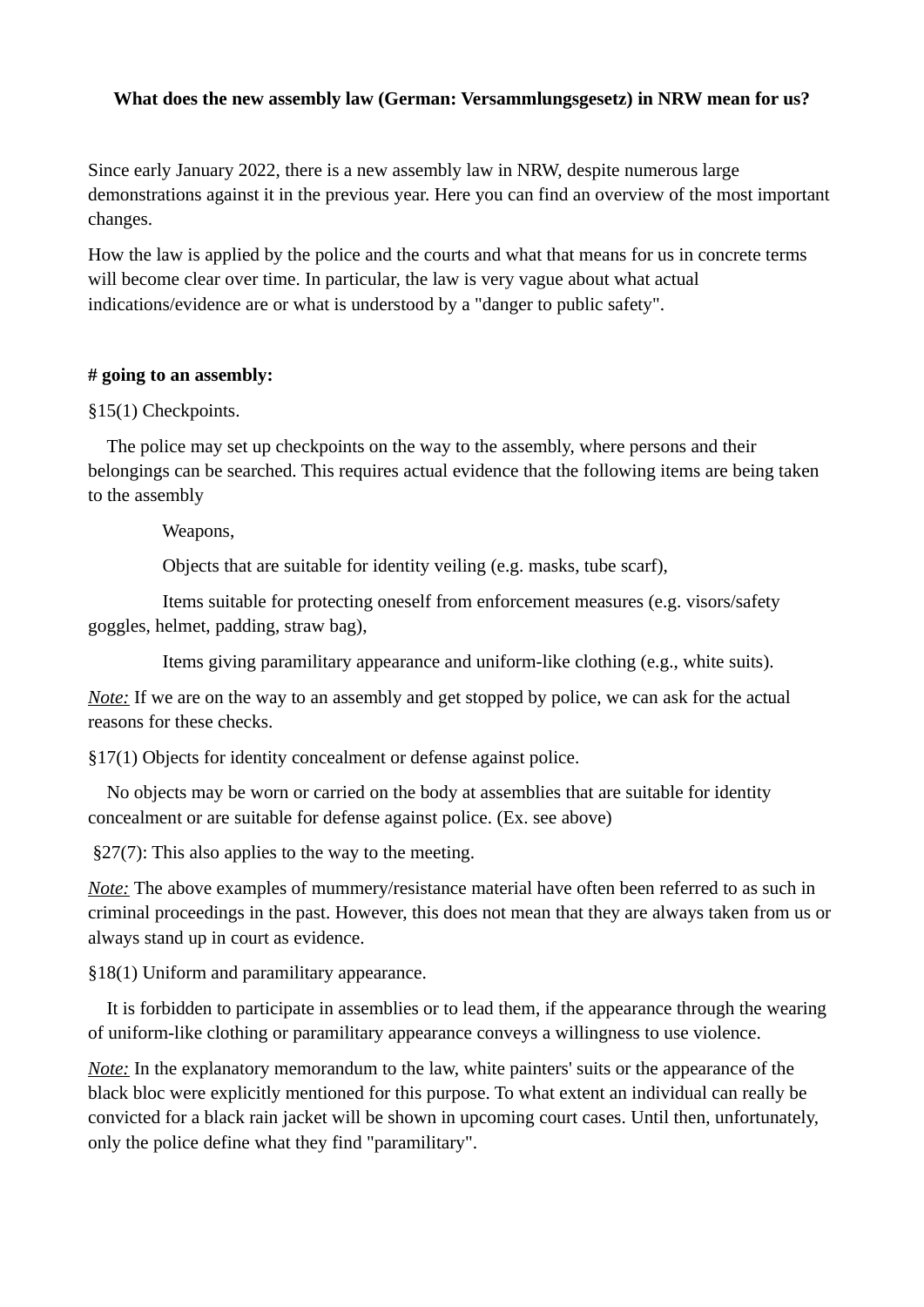#### §9 Applicability of police law

In contrast to the past, the "Polizeifestigkeit" of the assembly based on the precedence of the Assembly Law no longer applies, i.e. the police may carry out measures according to the Police Law NRW (e.g. expulsion, detention, control) also within an assembly. However, the prerequisite for this is again the "defense against danger" for the "public safety".

#### **# conducting an assembly:**

## §12 Stewards + assembly leader.

 The assembly leadership must provide the personal details of stewards, if the authority requires them, because they assume a danger to public safety. Assembly leaders and also stewards can be refused by the authority if their use directly endangers public safety in the conduct of the assembly.

### §13(1) Motorways

Assemblies are prohibited on Autobahnen (freeways)

### §21 Assemblies on private property

 Assemblies may be held on private property open to communicative traffic without the consent of the owner. (This has been the case for a very long time, it just wasn't in the law before but has resulted from court rulings. For example, there have already been vigils at RWE lookout points, which are owned by RWE).

 What is new is that the paragraph also stipulates that the interests of the owner are to be balanced with the interests of the assembly. If the interests of the owner prevail, the authority shall offer an alternative meeting place.

### §13(3) "Danger" from third parties.

 If a danger to public safety emanates from third parties (i.e. not participants in your assembly, but e.g. counter-demonstrators, mobbing passers-by) and even police forces available nationwide cannot ward off the danger, restrictions may also apply to the assembly from which the danger does not actually emanate. If the life or health of persons or material goods of considerable value are endangered, the assembly may also be prohibited or dissolved.

#### **# Surveillance:**

§16(1) Image and sound recordings.

 Police may make visual and audio recordings of the assembly if the factual assumption justifies that a danger to public safety is posed.However, this is already possible under the new Police Act of North Rhine-Westphalia and has been common practice since then.

## §16(2)+(4) Overview recordings

 The authorities are allowed to take overview pictures of the assembly if the size and complexity of the assembly makes this necessary in order to direct and guide the police operation. Drones may also be used for this purpose.